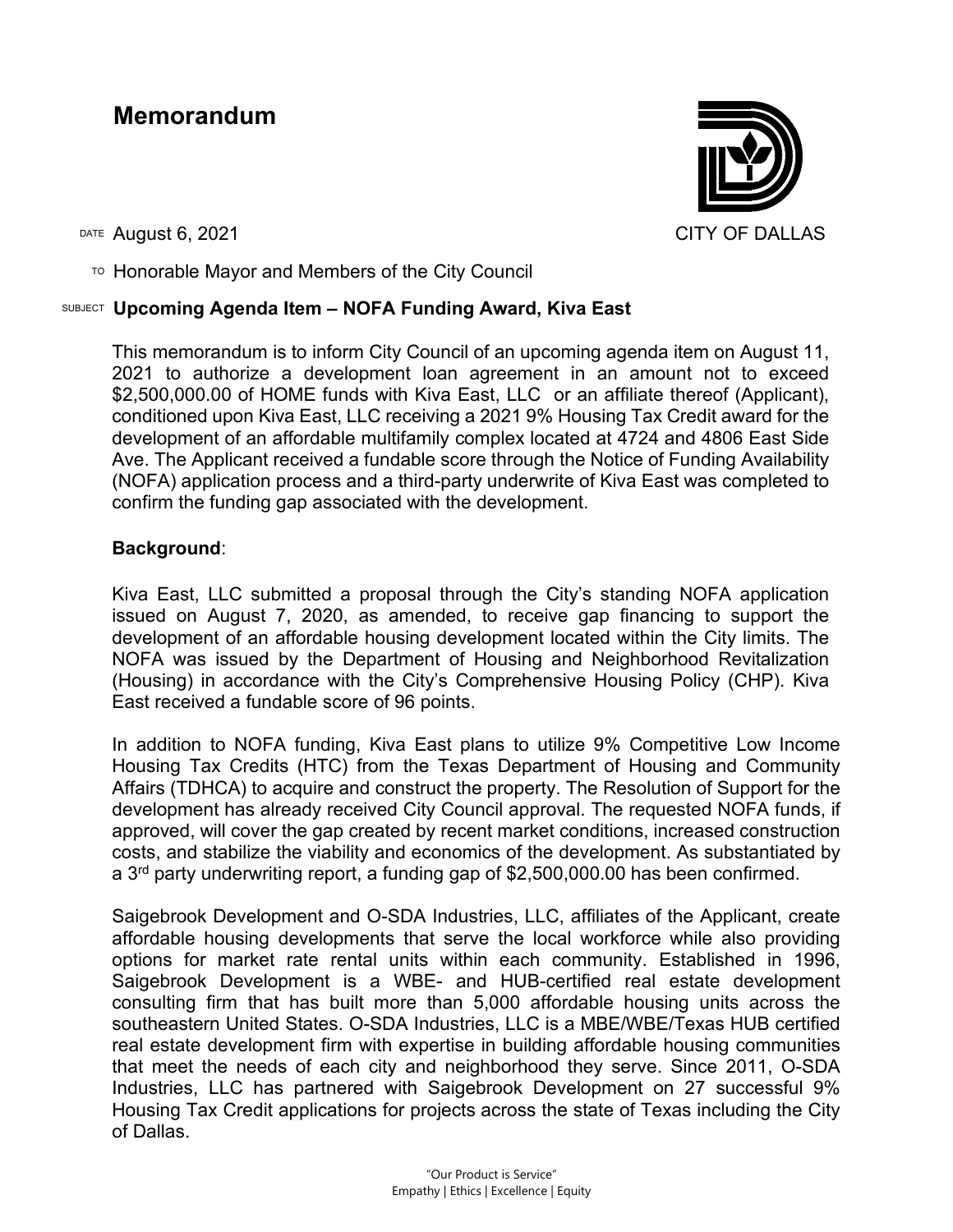#### DATE SUBJECT August 6, 2021 **Upcoming Agenda Item – NOFA Funding Award, Kiva East**

The Applicant proposes to develop 87 units. The 87 units consist of 18 1-bedroom, 48 2-bedroom, and 21 3-bedroom units. The units will include energy efficient appliances and lighting and other TDHCA-required features. Plans will add a community room, a cyber lounge, outdoor seating area and BBQ stations, a community kitchen, bicycle parking, and a fitness room for residents. The design also features targeted resident services including classes, social events, children's activities, and tutoring. The site also features direct access to the Santa Fe Trail, a 12 ft wide and 4.3 mile-long concrete path that connects Deep Ellum to White Rock Lake. The developer plans to activate the southern portion of the trail and bring visual interest that matches the northern portion of the trail. Along with direct access from the property to the trail, there will be decorative screening to hide the parking, public art, and a butterfly garden.

Total development costs are anticipated to be approximately \$22,700,160.00 which includes the acquisition price for the land. The hard cost construction budget is anticipated to be \$11,970,173.00 which is \$137,588.00 per unit. The total construction amount includes a 6.0% contingency.

| <b>Proposed Uses</b>                   | Costs         |
|----------------------------------------|---------------|
| <b>Acquisition</b>                     | \$3,270,120   |
| <b>Hard Construction Costs</b>         | \$11,970,173  |
| <b>Soft Costs &amp; Financing Fees</b> | \$4,565,337   |
| <b>Developer Fees</b>                  | \$2,352,120   |
| <b>Reserves</b>                        | \$542,410     |
| <b>Total</b>                           | \$22,700,160  |
| <b>Proposed Financing Sources</b>      | <b>Amount</b> |
| <b>Permanent Loan</b>                  | \$5,900,000   |
| <b>HOME Loan</b>                       | \$2,500,000   |
| <b>Housing Tax Credits Equity</b>      | \$13,498,650  |
| <b>Deferred Developer Fee</b>          | \$801,510     |
| Total                                  | \$22,700,160  |

After the development is complete, 7 of the 87 units will be made available to households earning 0%-30% of Area Median Income (AMI), 28 of the 87 units will be made available to households earning between 31%-50% of AMI, and 35 of the 87 units will be made available to households earning between 51%-60% of AMI. 17 Units will remain as nonincome-restricted market-rate units.

## **Recommendation:**

City Council approval of this item will authorize the City Manager to execute the loan agreement and all financing documents related to the loan. Staff have confirmed the